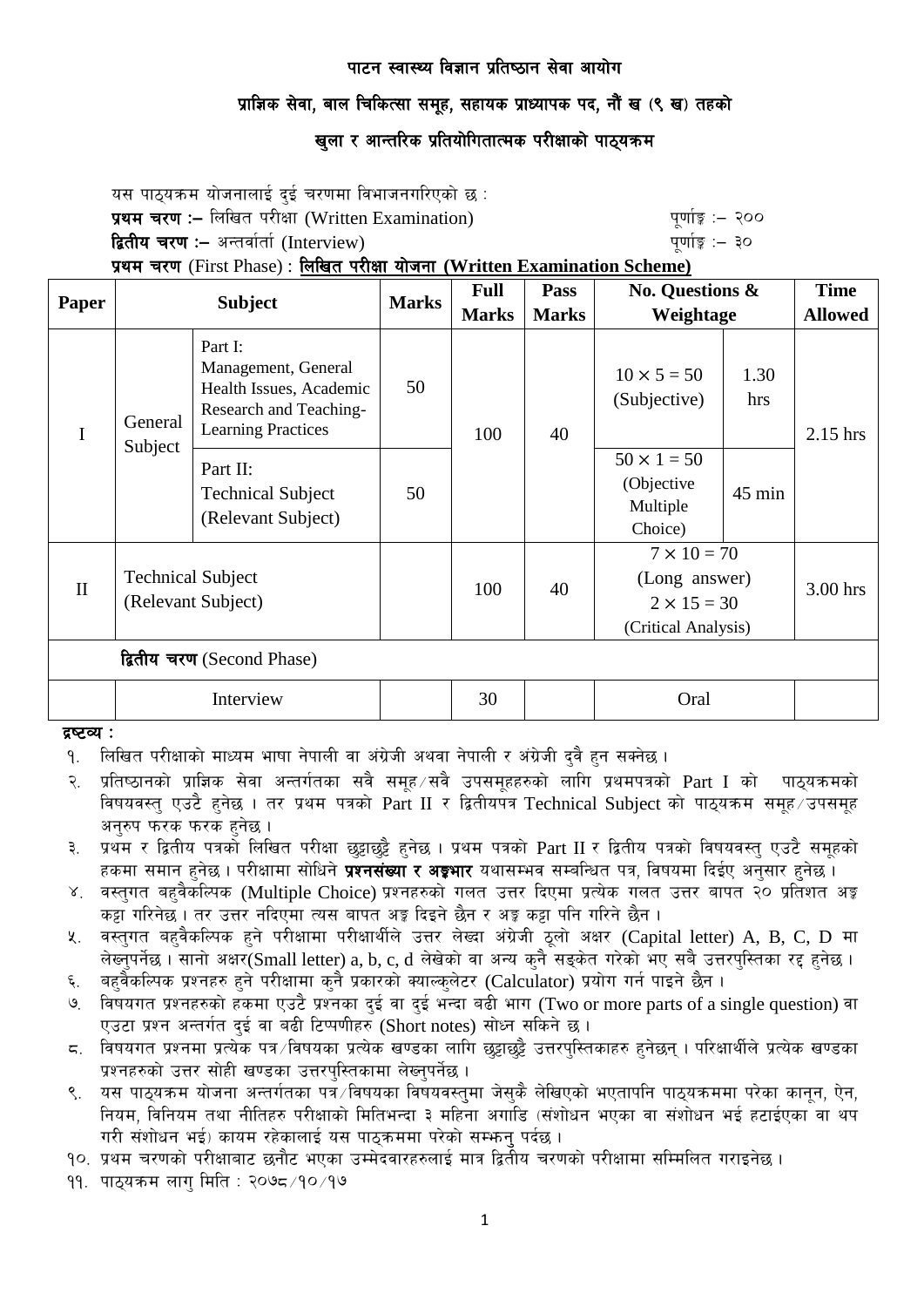## प्राज्ञिक सेवा, बाल चिकित्सा समुह, सहायक प्राध्यापक पद, नौं ख (९ ख) तहको

# खुला र आन्तरिक प्रतियोगितात्मक परीक्षाको पाठ्यक्रम

### **Paper I: General Subject**

#### **Part I:**

#### **(Management, General Health Issues, Academic Research and Teaching - Learning Practices) Section (A) - 25 Marks**

#### 1. **Management**

- 1.1. Health care management system in Nepal and other parts of the world
- 1.2. Fundamental principles of healthcare institution and hospital management.
- 1.3. Effective hospital management principles
- 1.4. Purpose of medical and non-medical data and records
- 1.5. Ethics and responsibility of management
- 1.6. Concept of management and its application in health care including hospital
	- 1.7.1 Management: Concept, principles, functions, scope and role, level and skills of manager
		- 1.7.2 Planning: Concept, principles, nature, types, instruments and steps
		- 1.7.3 Leadership: Concept, function, leadership styles, leadership and management
		- 1.7.4 Coordination: Concept, types, techniques of effective coordination
		- 1.7.5 Communication and counselling: Concept, communication processes and barrier to effective communication, techniques for improving communication
		- 1.7.6 Decision making: Importance, types, rational process of decision making, problem solving techniques, improving decision making
		- 1.7.7 Participative management: Concept, advantage and disadvantage, techniques of participation
		- 1.7.8 Time management: Concept, essential factors and strategies for effective time management
		- 1.7.9 Conflict management: Concept, approaches to conflict, levels of conflict, causes of conflict and strategies for conflict management
		- 1.7.10 Stress management: Concept, causes and sources of stress, techniques of stress management
		- 1.7.11 Change management: Concept, sources of organizational change, resistance to change, management of resistance to change
		- 1.7.12 Appreciative inquiry: Concept, basic principle and management
		- 1.7.13 Human resource management: Concept, functions and different aspects
		- 1.7.14 Health manpower recruitment and development
		- 1.7.15 Financial management: Concept, approaches, budget formulation and implementation, Auditing and topics related to fiscal administration

### 2. **General Health Issues**

- 2.1. Present constitution of federal republic of Nepal (including health and welfare issues)
- 2.2. Organizational structure of Ministry of Health at national/federal, regional/state, district (if applicable), municipal and village council level
- 2.3. Professional council and related regulations
- 2.4. National Health Policy
- 2.5. Health Service Act and Regulation
- 2.6. Second Long term health plan
- 2.7. Health Management Information System, forms, indicators, annual reports
- 2.8. Human Development Indices, Sustainable Development Goals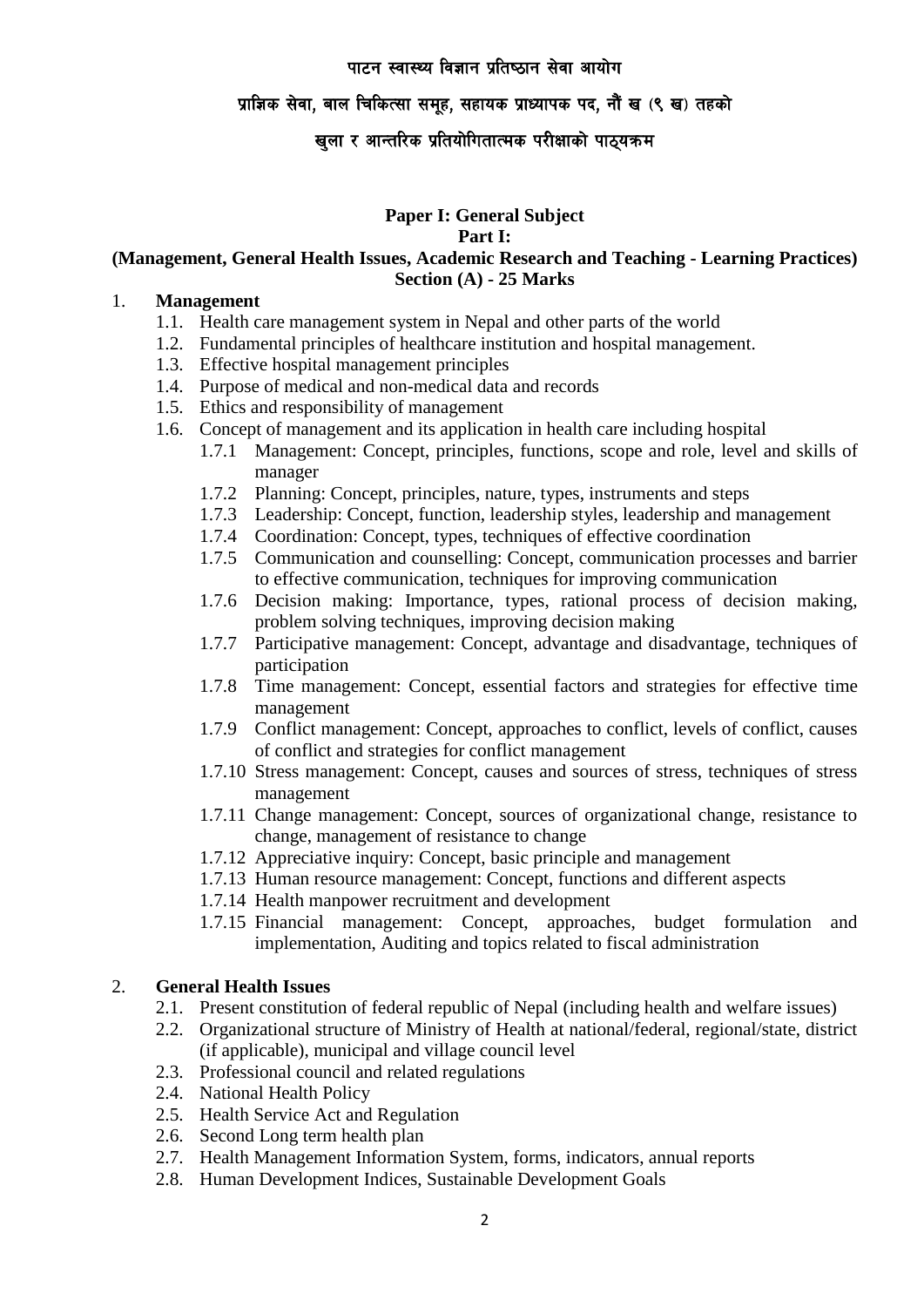# <u>प्रा</u>ज्ञिक सेवा, बाल चिकित्सा समूह, सहायक प्राध्यापक पद, नौं ख (९ ख) तहको

# खुला र आन्तरिक प्रतियोगितात्मक परीक्षाको पाठ्यक्रम

- 2.9. Health volunteers in the national health system, its rationale, use and effectiveness
- 2.10. Local governance and community participation in health service delivery
- 2.11. Health Insurance and financing in health care
- 2.12. Alternative health care system: Ayurveda, homeopathy, Unani, Chinese etc.
- 2.13. Indigenous and traditional faith health and health practices
- 2.14. International Health Agencies: Roles and responsibilities of WHO, UNICEF, UNFPA, Inter-agency relationships, Government-agency coordination: Joint Annual Review meeting
- 2.15. Supervision, types and its usage in health sector
- 2.16. Monitoring and evaluation system in health sector
- 2.17. National Health Training Centre
- 2.18. National and International Disaster Plan, Coordination
- 2.19. Patan Academy of Health Sciences Act, Mission, Goals, Organogram
- 2.20. Scope and function of Patan Academy of Health Sciences executive bodies (senate, executive committee, academic council, faculty board, hospital management committee, subject committee), various other committees

### **Section (B) - 25 Marks**

### 3. **Academic Research**

- 3.1 Ethics, Bio-ethics and Professionalism
- 3.2 Human dignity and Human Right
- 3.3 Benefit and Harm
- 3.4 Autonomy and Individual responsibility
- 3.5 Consent and capacity to consent
- 3.6 Privacy and confidentiality
- 3.7 Respect for humans and personal integrity
- 3.8 Non-discrimination and non-stigmatization
- 3.9 Respect for cultural diversity and pluralism
- 3.10 National Health Research Council (NHRC) and its guidelines
- 3.11 Research process: ethical research proposal development, research principles, methods and materials, conclusion/recommendation/lesson learnt, commonly used referencing styles
- 3.12 IRB/IRC forms, types, use, importance; getting IRB/IRC clearance
- 3.13 Ethics on research methodology: sample selection, sample size calculation, ensuring reliability and validity of the instruments as well as methods proposed for health research
- 3.14 Quantitative and Qualitative studies
- 3.15 Data analysis (data visualization, descriptive statistics, inferential statistics with statistical hypotheses and appropriate tools/methods for quantitative studies; theme and code generation, thematic analysis, content analysis, grounded theory for qualitative and triangulation for mixed method studies)
- 3.16 Research ethics on vulnerable and non-vulnerable population
- 3.17 Research proposal/protocol/publication:
- 3.18 Publication ethics, plagiarism including self-plagiarism

#### 4. **Teaching - Learning, Assessment and Evaluation**

4.1 Lancet Commission Report on Education of Health Professionals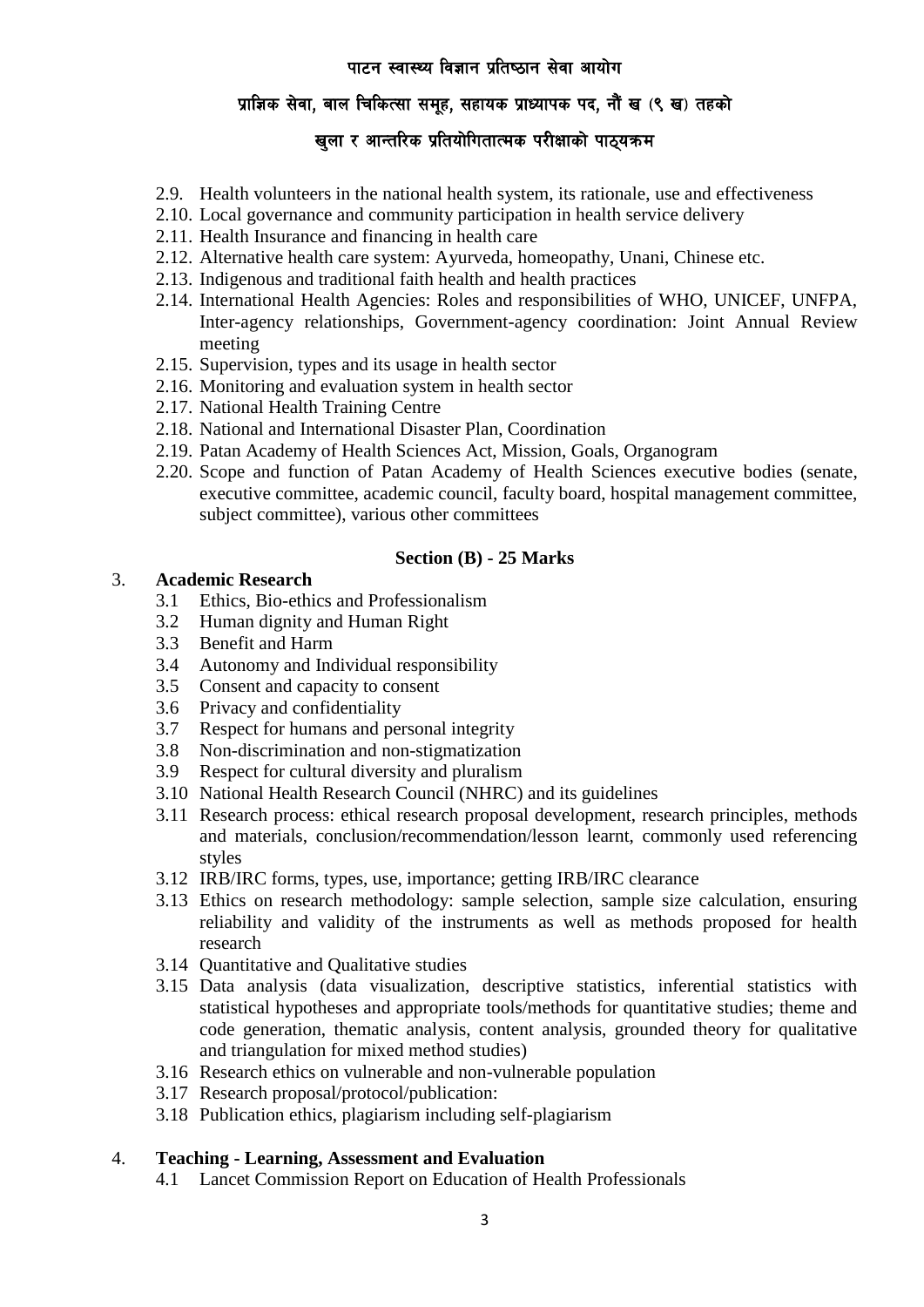# प्राज्ञिक सेवा, बाल चिकित्सा समूह, सहायक प्राध्यापक पद, नौं ख (९ ख) तहको

# खुला र आन्तरिक प्रतियोगितात्मक परीक्षाको पाठ्यक्रम

- 4.2 Adult learning: Theories, principles, use, importance and outcomes, Adragogy vs. Pedagogy
- 4.3 Conventional teaching learning: Didactic lectures, Teacher centred approaches, use and importance
- 4.4 Surface learning, deep learning and metacognition
- 4.5 Integrated teaching: Genesis, use, importance and outcomes
- 4.6 Problem-based learning: Genesis, use, importance and outcomes
- 4.7 SPICES model its use, importance and outcomes
- 4.8 Socialization, self-directed learning, mentoring, role model
- 4.9 Community orientation/community posting, re-orientation of medical education camp, community based learning and community engaged teaching-learning methods/models, use, importance and outcomes
- 4.10 Outcome Based Education (Competency-based Medical/Health Professions Education): Genesis, use, importance and outcomes
- 4.11 Experiential learning, Reflective practice, Feedback and feed-forward, Situated learning, Co-operative learning, Communities of practice
- 4.12 Assessment of students
	- 4.12.1 Blueprinting (Table and specification) : use, importance and outcomes
	- 4.12.2 Bloom's taxonomy of cognitive, psychomotor and affective domains, use and importance
	- 4.12.3 Diagnostic, Formative, Summative and Professional exams
- 4.13 Assessment of knowledge: Selection methods like Multiple Choice Questions, Extended Matching Items and supply methods like Short Answer Question, Problem Based Question, Long Answer Question with or without model answers and marking schemes, unstructured, semi-structured and structured viva-voce examination, advantages and limitations, use and importance, outcomes and its use in quality control
- 4.14 Assessment of performance (in-vitro): Direct observation of skills in the simulated setting, lab, ward etc. with or without checklist, Objective Structured Practical Examination, Objective Structured Clinical Examination, Standardized patients, use and importance, analysis, quality assurance, outcomes and its use in quality control
- 4.15 Assessment of performance (in-vivo): Mini-Clinical Evaluation Exercise (Mini-CEX), Direct Observation of Procedural Skills (DOPS), Case-Based Discussion (CbD), OSATS/ PBA, Multi-Source feedback (360 degree evaluation) use and importance for competency based health professions education, analysis, quality assurance, outcomes and its use in quality control
- 4.16 Assessment of observable behaviours in small groups e.g. Problem Based Learning sessions, Community Based Learning and Education sessions, Clinical clerkship rotations
- 4.17 Evaluation: Difference between assessment and evaluation, theory of change and its use in health professions education, process and outcome evaluation, qualitative, quantitative and mixed methods used in evaluation of health professions education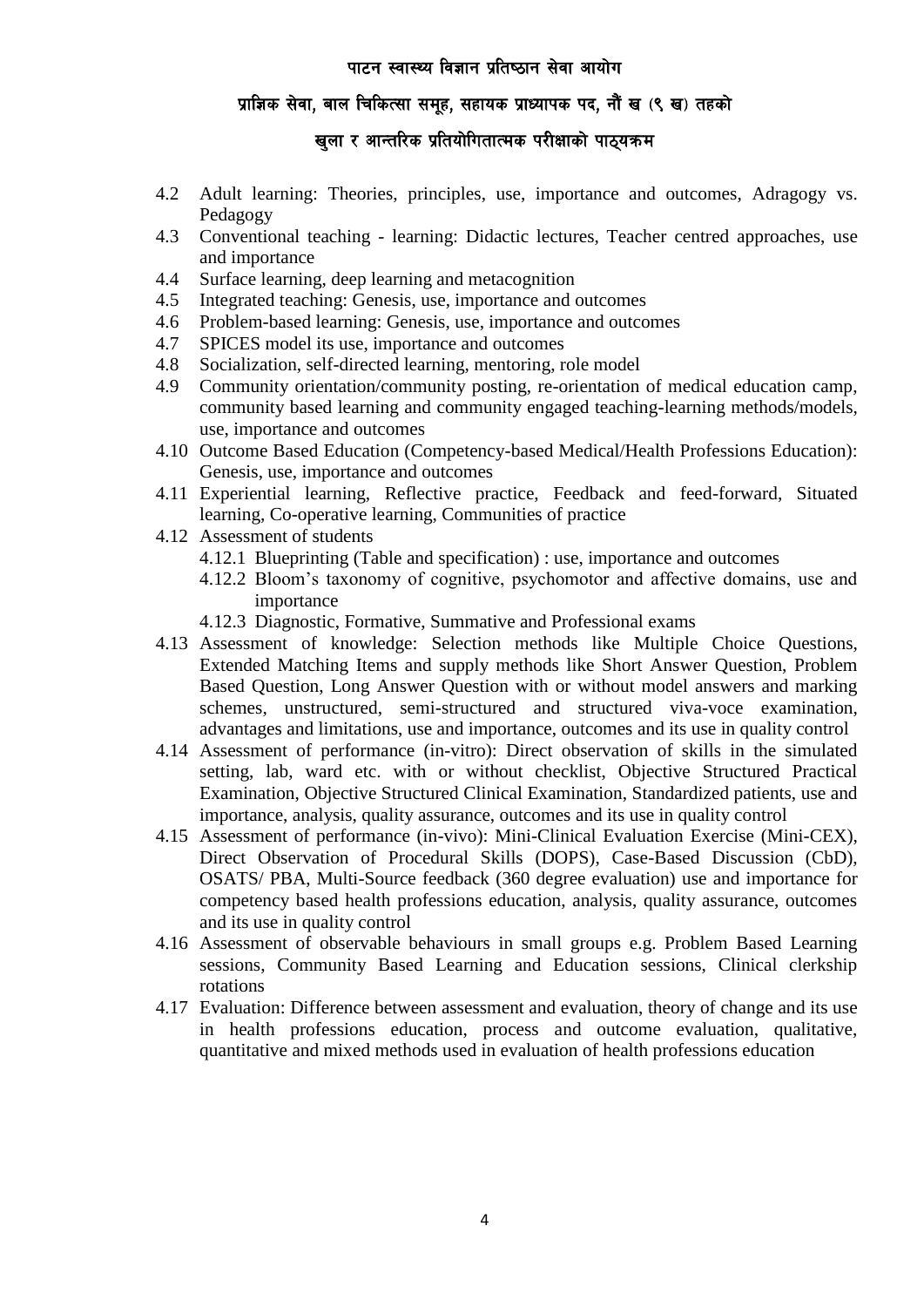# प्राज्ञिक सेवा, बाल चिकित्सा समुह, सहायक प्राध्यापक पद, नौं ख (९ ख) तहको

# खुला र आन्तरिक प्रतियोगितात्मक परीक्षाको पाठ्यक्रम

### **Paper I Part II: Technical Subject Section (C) - 25 Marks**

### 1. **Growth development and behavior**

- 1.1 Physical and psychosocial growth and development of normal child
- 1.2 Disorders of growth
- 1.3 Delay and deviations of development
- 1.4 Assessment of growth and development
- 1.5 Disorders of psychological development
- 1.6 Common behavioral problems of preschool children
- 1.7 Common speech disorders
- 1.8 Common Paediatric Behavioural and Psychiatric disorders

### 2. **Nutrition, Fluid and Electrolytes**

- 2.1 Normal nutrition in infancy and childhood
- 2.2 Common nutritional disorders in childhood
- 2.3 Nutrition supplementation programs
- 2.4 Acid base balance
- 2.5 Maintenance and replacement therapy of fluid and electrolytes

### 3. **Preventive pediatrics**

- 3.1 Immunizations
- 3.2 Prevention and management of common disorders of childhood
- 3.3 Prevention and management of poisonings and accidents

#### 4. **Social pediatrics**

- 4.1 School health services
- 4.2 National health programmes related to maternal and child health
- 4.3 Community health services for the maternal and childhood
- 4.4 Organizing health care delivery and referral systems for children

#### 5. **Genetics**

- 5.1 Genetic and chromosomal disorders
- 5.2 Inborn errors of metabolism
- 5.3 Genetic counseling including antenatal diagnosis
- 5.4 Gene therapy

#### 6. **Neonatology**

- 6.1 Management of normal, high risk and sick neonates
- 6.2 Monitoring and ventilatory support of the sick neonates
- 6.3 Foetal disorders
- 6.4 Perinatology
- 6.5 Preventive neonatology

### **Section (D) - 25 Marks**

#### 7. **Adolescent Medicine**

- 7.1 Adolescent development
- 7.2 Adolescent health problems